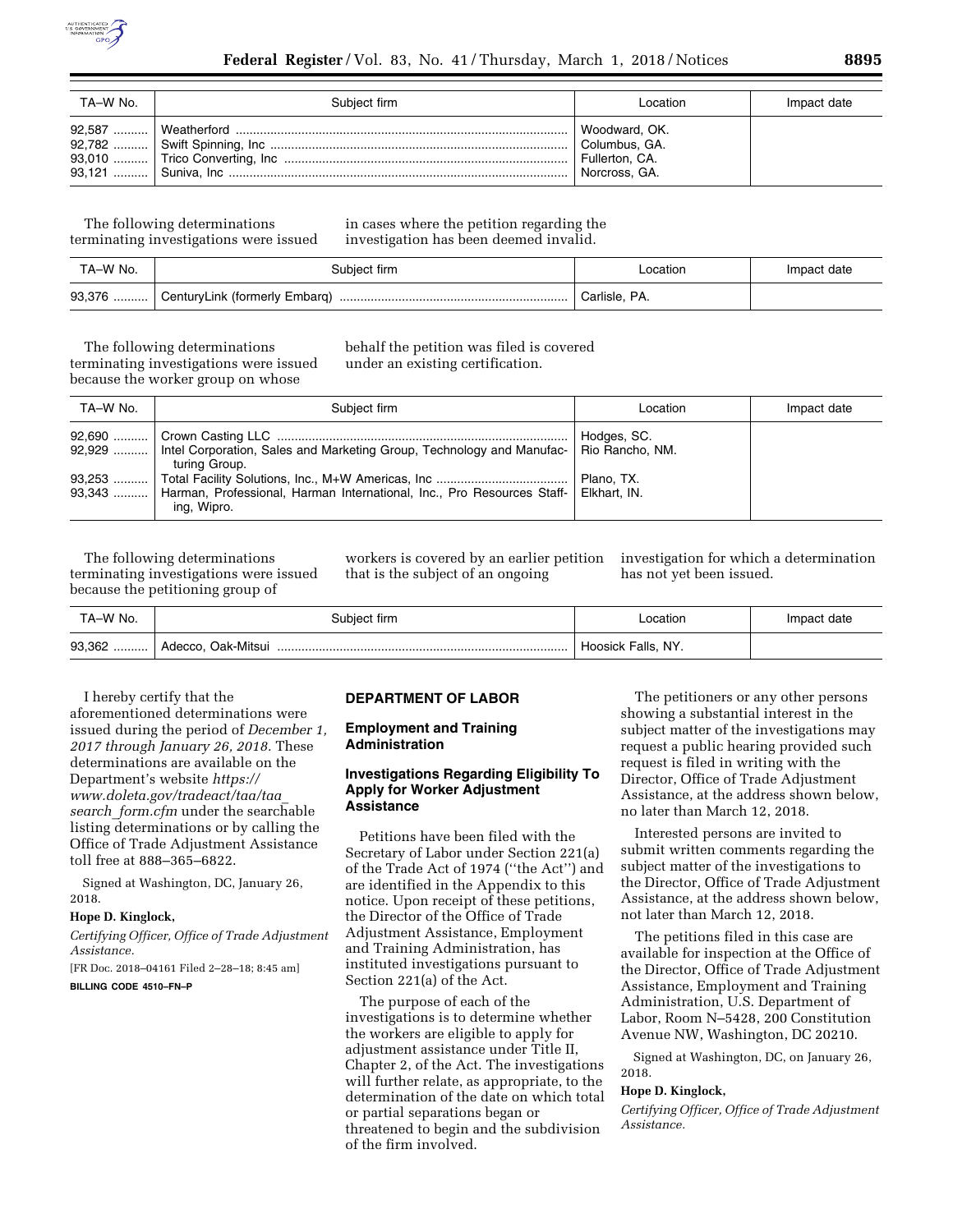Ξ

| APPENDIX                                                   |  |
|------------------------------------------------------------|--|
| [121 TAA petitions instituted between 12/1/17 and 1/26/18] |  |

| TA-W  | Subject firm<br>(petitioners)                                                                      | Location             | Date of<br>institution | Date of<br>petition |
|-------|----------------------------------------------------------------------------------------------------|----------------------|------------------------|---------------------|
| 93337 | Affinion Group dba Webloyalty.com, Inc and Trilegiant Re-<br>tail Services, Inc. (State/One-Stop). | Trumbull, CT         | 12/01/17               | 12/01/17            |
| 93338 |                                                                                                    | El Segundo, CA       | 12/01/17               | 11/30/17            |
| 93339 | Ventus Global Network (State/One-Stop)                                                             | Norwalk, CT          | 12/01/17               | 11/17/17            |
| 93340 |                                                                                                    | Carlsbad, CA         | 12/04/17               | 12/01/17            |
| 93341 |                                                                                                    | Porterville, CA      | 12/04/17               | 11/30/17            |
| 93342 |                                                                                                    | Normal, IL           | 12/05/17               | 11/15/17            |
| 93343 |                                                                                                    | Elkhart, IN          | 12/05/17               | 12/04/17            |
| 93344 | Hewlett Packard Enterprise (State/One-Stop)                                                        | Houston, TX          | 12/05/17               | 12/04/17            |
| 93345 |                                                                                                    | Maryland Heights, MO | 12/05/17               | 12/04/17            |
| 93346 |                                                                                                    | West Henrietta, NY   | 12/06/17               | 12/05/17            |
| 93347 |                                                                                                    | Sumner, WA           | 12/06/17               | 12/05/17            |
| 93348 |                                                                                                    | Everett, WA          | 12/06/17               | 12/05/17            |
| 93349 | TLC Companies/Assigned to SFK (State/One-Stop)                                                     | Seneca, KS           | 12/06/17               | 12/05/17            |
| 93350 | HM Dunn Company Inc. (State/One-Stop)                                                              | St. Louis, MO        | 12/07/17               | 12/06/17            |
| 93351 |                                                                                                    | Vancouver, WA        | 12/07/17               | 12/06/17            |
| 93352 |                                                                                                    | East Haven, CT       | 12/07/17               | 12/07/17            |
| 93353 | Alexion Pharmaceuticals, Inc. (State/One-Stop)                                                     | Smithfield, RI       | 12/08/17               | 12/07/17            |
| 93354 |                                                                                                    | Kirksville, MO       | 12/08/17               | 12/07/17            |
| 93355 | Philips Medical Systems (Cleveland) Inc. (Company)                                                 | Aurora, IL           | 12/11/17               | 12/08/17            |
| 93356 |                                                                                                    | Sweet Home, OR       | 12/11/17               | 12/08/17            |
| 93357 |                                                                                                    | La Palma, CA         | 12/11/17               | 12/04/17            |
| 93358 | HSBC Bank Technology and Services, Inc. (State/One-<br>Stop).                                      | New York, NY         | 12/11/17               | 12/08/17            |
| 93359 |                                                                                                    | Montvale, NJ         | 12/11/17               | 12/08/17            |
| 93360 |                                                                                                    | Austin, TX           | 12/11/17               | 12/08/17            |
| 93361 |                                                                                                    | Spring Hill, TN      | 12/11/17               | 12/08/17            |
| 93362 |                                                                                                    | Hoosick Falls, NY    | 12/11/17               | 12/08/17            |
| 93363 |                                                                                                    | Hutchinson, KS       | 12/12/17               | 12/07/17            |
| 93364 |                                                                                                    | Scottsburg, IN       | 12/12/17               | 12/06/17            |
| 93365 |                                                                                                    | Wilton, CT           | 12/13/17               | 12/12/17            |
| 93366 |                                                                                                    | Monticello, KY       | 12/13/17               | 12/12/17            |
| 93367 |                                                                                                    | White City, OR       | 12/13/17               | 12/05/17            |
| 93368 |                                                                                                    | Seattle, WA          | 12/14/17               | 12/13/17            |
| 93369 | Meggitt Aircraft Braking Systems Corporation (Company)                                             |                      | 12/14/17               | 12/13/17            |
| 93370 |                                                                                                    | Craighton, PA        | 12/14/17               | 12/13/17            |
| 93371 |                                                                                                    | Hartford, CT         | 12/14/17               | 12/13/17            |
| 93372 |                                                                                                    | Lake Mary, FL        | 12/15/17               | 12/11/17            |
| 93373 |                                                                                                    | Salem, OR            | 12/15/17               | 12/08/17            |
| 93374 |                                                                                                    | Kalamazoo, MI        | 12/15/17               | 12/14/17            |
| 93375 | SolarTech Universal, LLC (State/One-Stop)                                                          | Riviera Beach, FL    | 12/15/17               | 12/11/17            |
| 93376 | CenturyLink (formerly Embarq) (Workers)                                                            | Carlisle, PA         | 12/18/17               | 12/15/17            |
| 93377 |                                                                                                    | Cedar City, UT       | 12/19/17               | 12/18/17            |
| 93378 |                                                                                                    | Smithfield, RI       | 12/19/17               | 12/18/17            |
| 93379 |                                                                                                    | Parkersburg, WV      | 12/19/17               | 12/15/17            |
| 93380 | GE Inspection Technologies (State/One-Stop)                                                        | Lewiston, PA         | 12/20/17               | 12/19/17            |
| 93381 | The Boeing Company (State/One-Stop)                                                                | Everett, WA          | 12/21/17               | 12/15/17            |
| 93382 |                                                                                                    | Metropolis, IL       | 12/21/17               | 12/20/17            |
| 93383 |                                                                                                    | Spring Hill, TN      | 12/21/17               | 12/20/17            |
| 93384 | Torpedo Specialty Wire, Inc. (Company)                                                             | Pittsfield, PA       | 12/21/17               | 11/15/17            |
| 93385 |                                                                                                    | Rochester, NY        | 12/21/17               | 11/11/17            |
| 93386 |                                                                                                    | Milan, TN            | 12/22/17               | 12/12/17            |
| 93387 |                                                                                                    | Bedford, VA          | 12/22/17               | 12/20/17            |
| 93388 |                                                                                                    | Verona, VA           | 12/26/17               | 12/11/17            |
| 93389 | Print Media, LLC (now DexYP) (State/One-Stop)                                                      | Maryland Heighs, MO  | 12/26/17               | 12/21/17            |
| 93390 |                                                                                                    | Tullahoma, TN        | 12/26/17               | 12/21/17            |
| 93391 |                                                                                                    | Vista, CA            | 12/28/17               | 12/27/17            |
| 93392 |                                                                                                    | Metropolis, IL       | 12/28/17               | 12/28/17            |
| 93393 |                                                                                                    | Enfield, CT          | 12/29/17               | 12/22/17            |
| 93394 | ISM—Industrial Sales and Manufacturing (State/One-Stop)                                            |                      | 12/29/17               | 12/28/17            |
| 93395 | ITW EAE-Despatch Industries (State/One-Stop)                                                       | Lakeville, MN        | 12/29/17               | 12/18/17            |
| 93396 |                                                                                                    | New York, NY         | 12/29/17               | 12/27/17            |
| 93397 | United Health Group/Optum Healthcare (State/One-Stop)                                              | Santa Ana, CA        | 12/29/17               | 12/07/17            |
| 93398 |                                                                                                    | Stamford, CT         | 12/29/17               | 12/28/17            |
| 93399 |                                                                                                    | Grand Prairie, TX    | 01/02/18               | 12/29/17            |
| 93400 |                                                                                                    | Houston, TX          | 01/03/18               | 01/02/18            |
| 93401 |                                                                                                    | San Jose, CA         | 01/03/18               | 01/02/18            |
| 93402 | Allcare Plus Pharmacy, Call Center Staff (State/One-Stop)                                          | Northborough, MA     | 01/03/18               | 12/29/17            |
| 93403 |                                                                                                    | Grand Junction, CO   | 01/04/18               | 12/28/17            |
|       |                                                                                                    | Stuart, VA           |                        |                     |
| 93404 |                                                                                                    |                      | 01/04/18               | 12/13/17            |